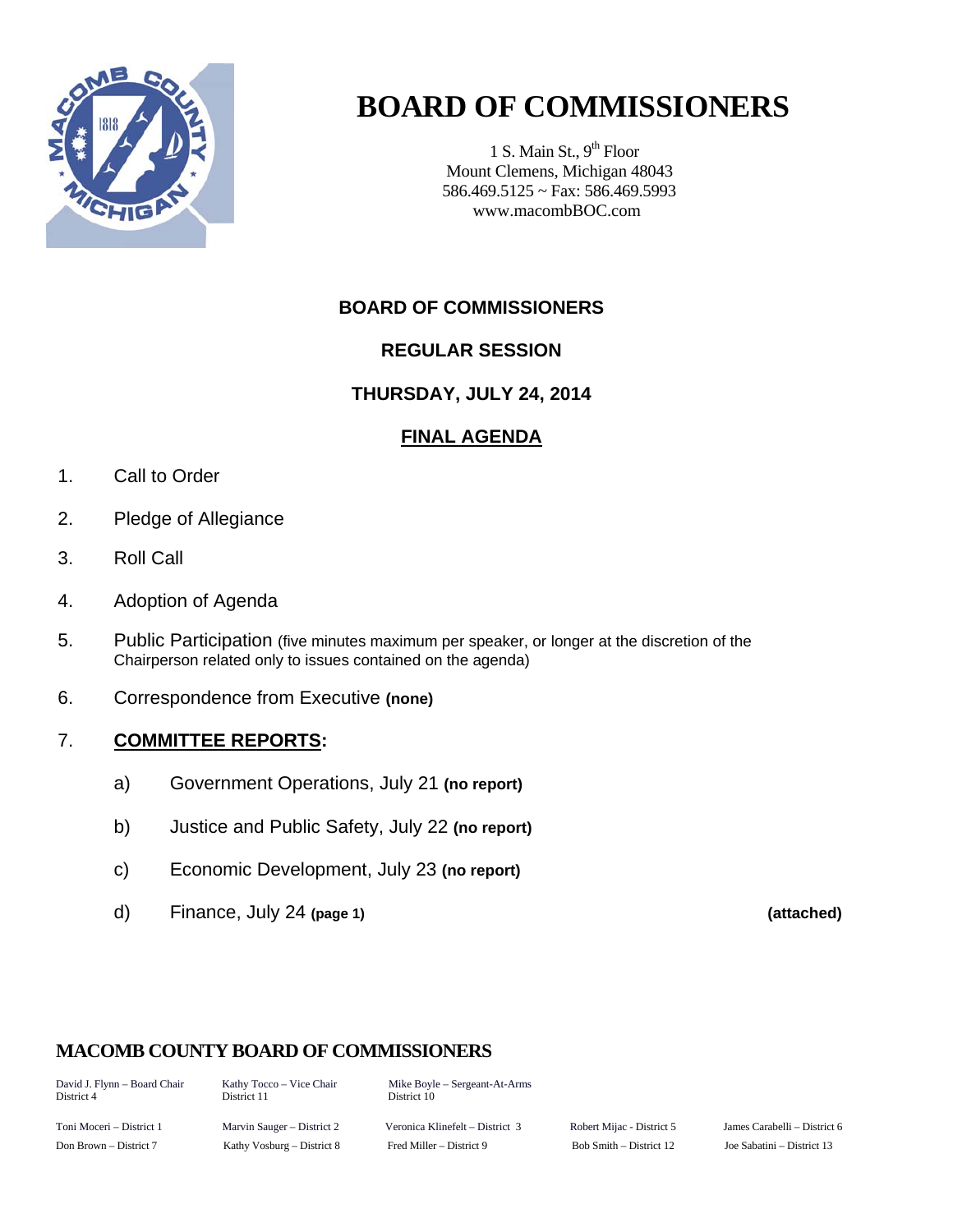#### 8. **PROCLAMATIONS:**

- a) Congratulating Polly Helzer 50 Years of Employment with Macomb County (offered by Board Chair; include all commissioners; recommended by Government Operations Committee on 7-21-14; previously provided at committee meeting)
- 9. New Business
- 10. Public Participation (five minutes maximum per speaker or longer at the discretion of the Chairperson)
- 11. Roll Call
- 12. Adjournment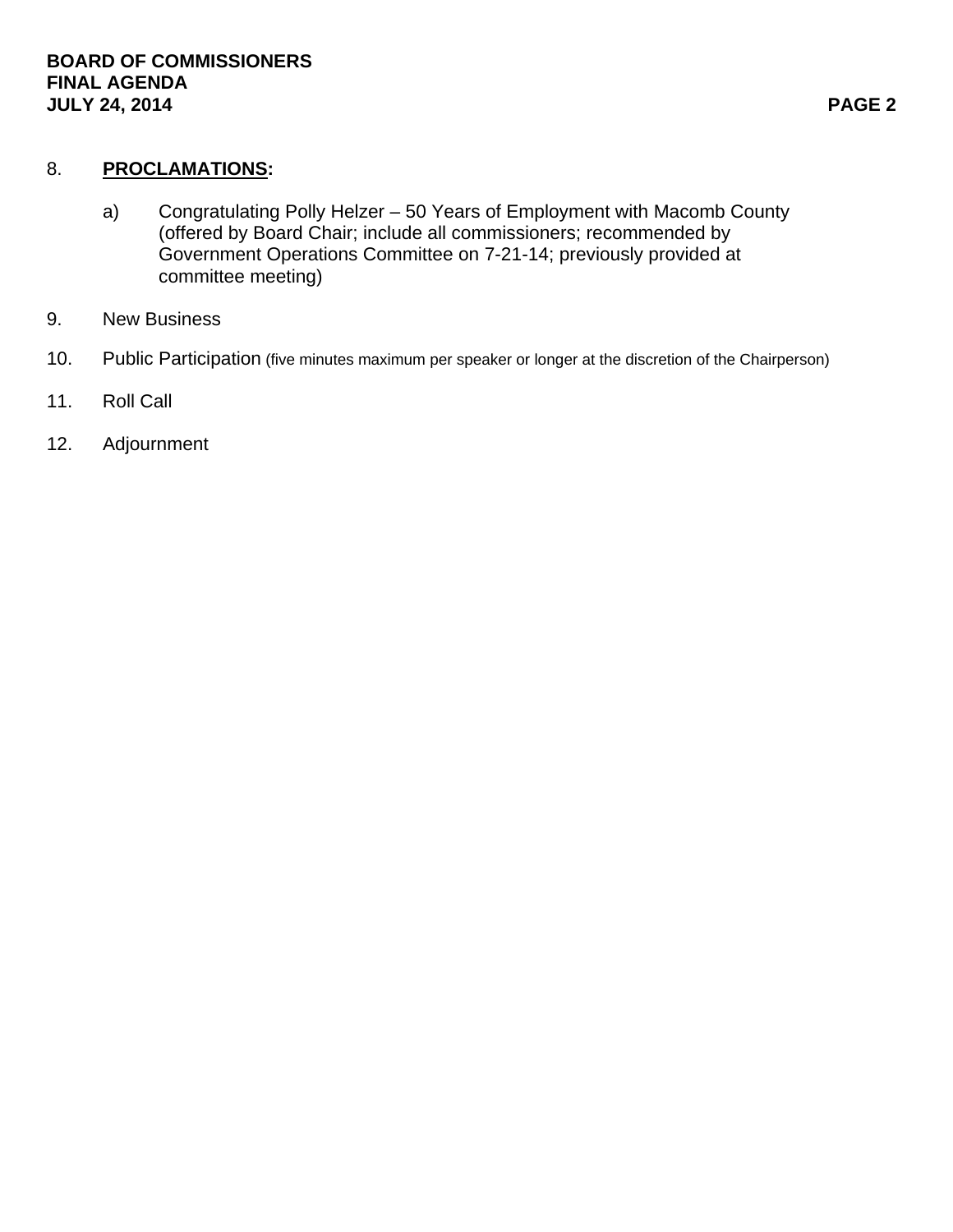

# **MACOMB COUNTY, MICHIGAN**

| ----                      |                                 |
|---------------------------|---------------------------------|
| <b>Resolution Number:</b> | <b>Full Board Meeting Date:</b> |
|                           |                                 |
|                           |                                 |

## **RESOLUTION**

#### **Resolution to:**

Authorize the County Clerk to improve jury service by contracting with Courthouse Technologies, Ltd. to host the Jury Management System, at a cost not to exceed \$18,000 annually for five years, for a total five-year cost of \$90,000. Funds are available in the Jury Room account 10116601 - 80185.

#### **Introduced By:**

Kathy Tocco, Chair, Government Operations Committee

#### **Additional Background Information** {If **Needed):**

See attached.

| Government Operations | $7 - 21 - 14$ |
|-----------------------|---------------|
| Committee             | Meeting Date  |
| Finance               | $7 - 24 - 14$ |
| Full Board            | $7 - 24 - 14$ |

1

---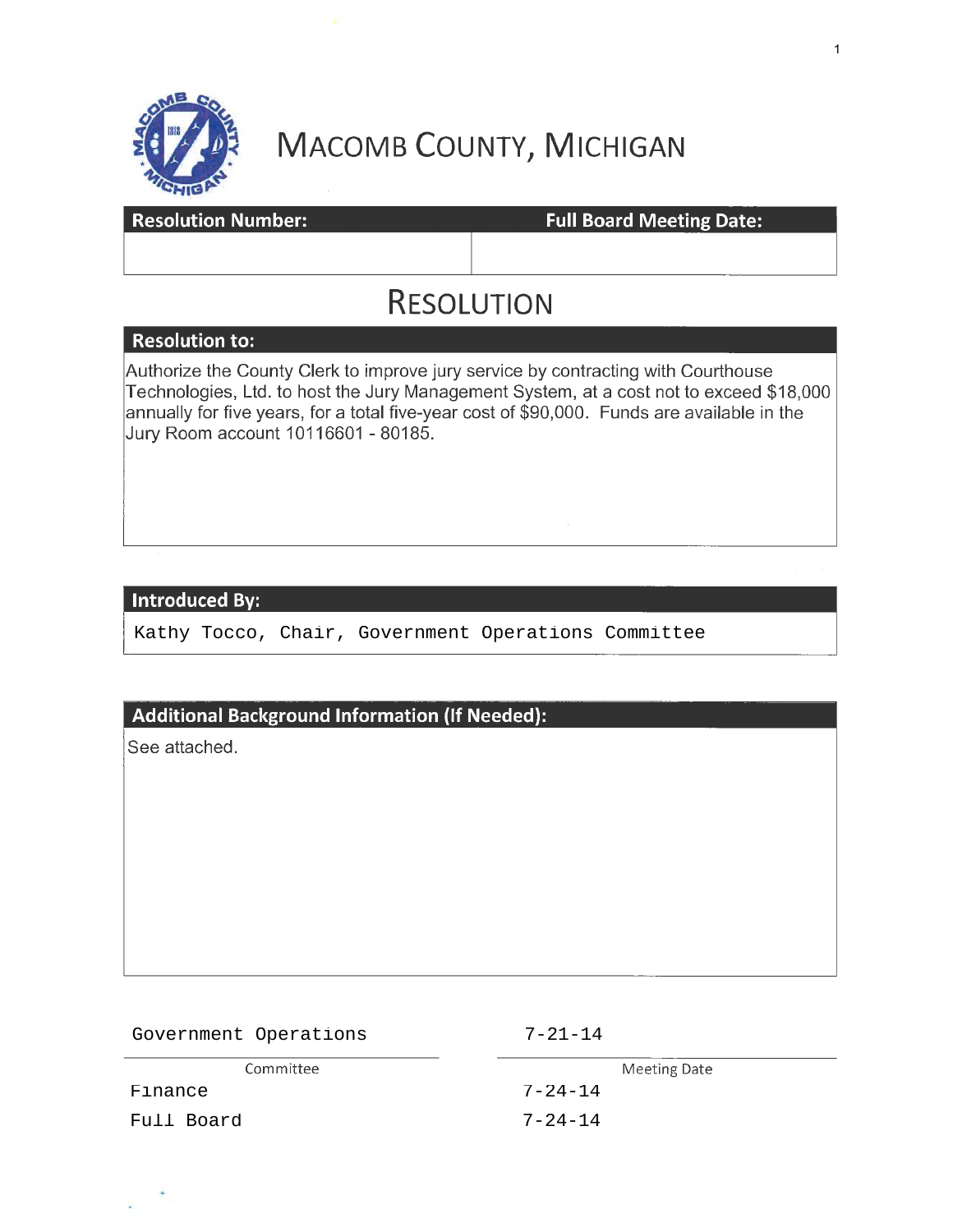

# **MACOMB COUNTY, MICHIGAN**<br> **Full Board Meeting Date:**

**Resolution Number:** 

07/24/2014

### **RESOLUTION**

#### **Resolution to:**

Authorize the County Clerk/Register of Deeds to Purchase an Integrated Voice Response System from Courthouse Technologies Inc for the county's Jury Management System at a cost not to exceed \$9,700. Funding is available in the Jury Commission budget (10116601-80185).

#### **Introduced By:**

Kathy Tocco, Chair, Government Operations Committee

| Additional Background Information (If Needed): |                     |  |
|------------------------------------------------|---------------------|--|
| See Attached Information                       |                     |  |
|                                                |                     |  |
|                                                |                     |  |
|                                                |                     |  |
|                                                |                     |  |
|                                                |                     |  |
|                                                |                     |  |
|                                                |                     |  |
|                                                |                     |  |
|                                                |                     |  |
|                                                |                     |  |
| Committee                                      | <b>Meeting Date</b> |  |
| Government Operations                          | $7 - 21 - 14$       |  |
| Finance                                        | $7 - 24 - 14$       |  |
| Full Board                                     | $7 - 24 - 14$       |  |